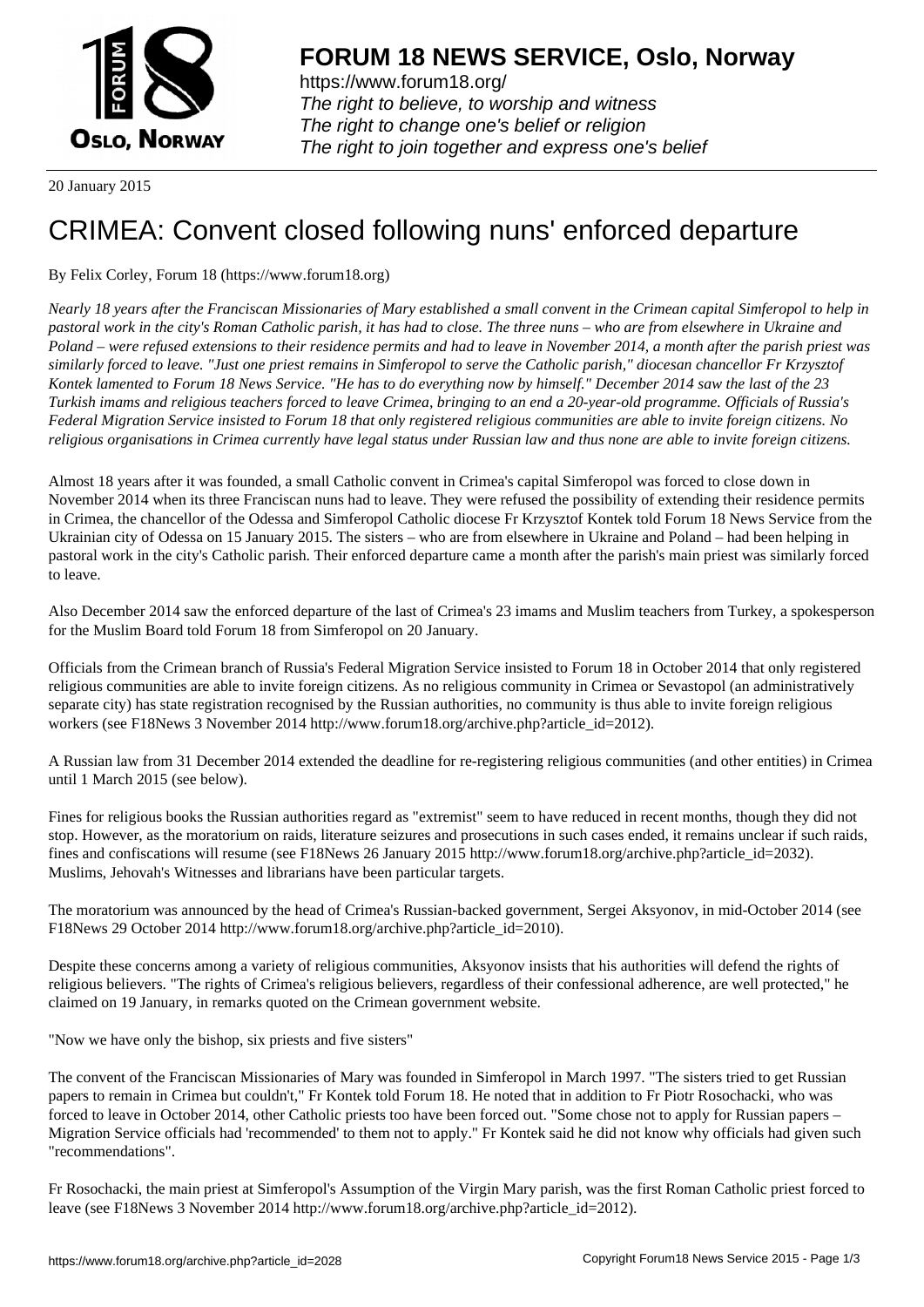"Just one priest remains in Simferopol to serve the Catholic parish," Fr Kontek lamented to Forum 18. "He has to do everything now by himself."

In March 2014, before the Russian annexation of Crimea, the Roman Catholic Church had a bishop, Jacek Pyl, 12 priests and eight sisters in the peninsula, Fr Kontek noted. "Now we have only the bishop, six priests and five sisters." Bishop Pyl – a Polish citizen has been promised a Russian residence permit allowing him to remain in Crimea, Fr Kontek added.

Enforced departure of last Turkish imams and teachers

The enforced departure of the last of the original 23 Turkish imams and teachers who had been working in Crimea at the invitation of the Muslim Board means that all its imams and religious teachers are now local people, the Muslim Board spokesperson told Forum 18.

The Turkish imams and teachers had been supplied by the Turkish government's Diyanet (Presidency of Religious Affairs) under a programme that had been running for two decades. "These Turkish imams and teachers helped our communities to develop and people liked them and got used to them," a Muftiate spokesperson told Forum 18 in August 2014. "Of course we wanted them to continue working here" (see F18News 3 September 2014 http://www.forum18.org/archive.php?article\_id=1992).

When Crimea's chief mufti Emirali Ablaev met Mehmet Görmez, the head of the Turkish government's Diyanet in Ankara in November 2014, he stressed the continuing need for such Turkish teachers and imams in Crimea. "The Muslim Board wants this issue resolved," the spokesperson told Forum 18.

"We've done all we can within our competence"

Aleksandr Selevko, head of the Religious Affairs Department at Crimea's Culture Ministry in Simferopol, said that in response by concerns from some religious communities over the current impossibility of inviting foreign citizens for religious work, he wrote to Russia's Justice Ministry in December 2014.

"We asked them to review the law and introduce a special procedure for foreign religious workers to be able to continue to work in Crimea as they had been able under Ukrainian law," he told Forum 18 on 20 January. "The Ministry did not initiate a change to the law. We've done all we can within our competence. We can't resolve this ourselves."

Selevko added that he had met Bishop Pyl several times and explained the situation to him. He did not mention to Forum 18 any meetings with Muslim Board officials to discuss how to bring Turkish imams and teachers back to Crimea.

## Re-registration uncertainty

Following meetings with leaders of about ten religious communities – including Lutheran, Catholic, Armenian Apostolic, and Karaim representatives - on 29 December 2014, head of government Aksyonov acknowledged that worries about re-registration were "the main concern" they raised, according to the government website.

With Russia's Justice Ministry in Moscow and its local branch in Crimea having failed to re-register any religious communities in Crimea or Sevastopol by the previously-declared deadline of 31 December 2014, the deadline was extended to 1 March 2015. The extension came in an amending law finally adopted by Russia's Parliament on 25 December 2014 and signed into law by President Vladimir Putin on 31 December 2014.

Crimean religious communities which are seeking status as centralised Russian religious organisations need to re-register with the Justice Ministry in Moscow. Ones that are not seeking such status need to re-register in Crimea.

No religious organisations in Crimea or Sevastopol were listed on the Justice Ministry website as having state registration on 19 January, the date of the latest update. Irina Demetskaya, head of the Registration Department for Non-Commercial Organisations at the Justice Ministry in Simferopol, told Forum 18 on 20 January that her Department had approved re-registration for eight local religious communities – all of them Pentecostal or Evangelical Christian. She said their documents are now with the tax authorities for approval before registration certificates can be issued.

Demetskaya added that her two other religious communities seeking independent re-registration – an Augsburg Lutheran congregation and a Baptist congregation – have had their applications sent to Moscow as required by regulations for the Justice Ministry to conduct an "expert analysis" before re-registration can be granted.

A total of 1,546 religious communities in Crimea had state registration with the Ukrainian authorities at the time Russia annexed the peninsula in March 2014 (see F18News 10 September 2014 http://www.forum18.org/archive.php?article\_id=1995).